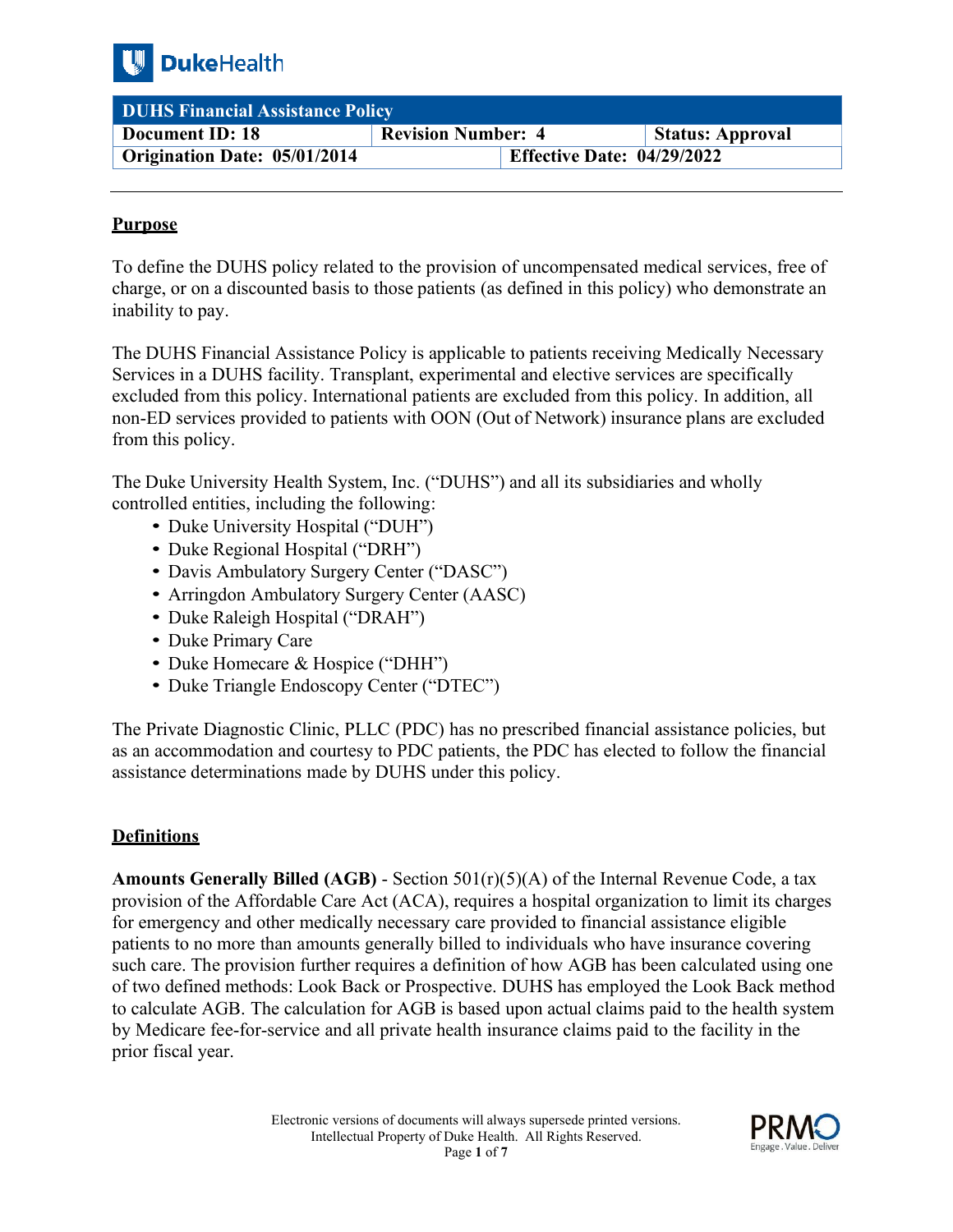

| <b>DUHS Financial Assistance Policy</b> |                                         |                         |  |
|-----------------------------------------|-----------------------------------------|-------------------------|--|
| Document ID: 18                         | <b>Revision Number: 4</b>               | <b>Status: Approval</b> |  |
| Origination Date: 05/01/2014            | <b>Effective Date: Not Approved Yet</b> |                         |  |

**Application Process -** is a process by which a patient or their appropriate representative completes a paper form that provides DUHS with information related to the patient's income and household size. All applications will be evaluated on a case-by-case basis by an Appropriate DUHS Representative.

**Appropriate DUHS Representative -** is defined as those individuals serving in positions identified in the Approval Requirements section below along with other DUHS financial service representatives such as financial care counselors, Medicaid assistance counselors, and customer service representatives.

**Federal Poverty Income Guidelines -** are guidelines published annually in the Federal Register by the United States Department of Health and Human Services that based upon income and household size; define the poverty level in the United States.

**Financial Assistance Adjustment -** is defined as the write-off of a self-pay balance for which the patient is not able to pay as determined by the criteria defined within this policy.

**Financial Assistance Services -** are defined as health care services provided free of charge or on a reduced charge basis to uninsured, under-insured, and Medically Indigent individuals, who meet certain financial criteria, demonstrate an inability to pay, and are approved pursuant to this policy.

**Elective Services** - are services that are not Medically Necessary Services, such as cosmetic services.

**Experimental Services -** are services that have not been approved by the Centers for Medicare and Medicaid Services (CMS) or other payers as acceptable treatment for a particular medical condition.

**Medically Indigent** - is defined as a circumstance in which payment for medical services would result in an inability to meet basic living expense. If the total patient liability exceeds 15% of the current year or prior year annual household income of the patient, the patient would be deemed Medically Indigent.

**Medically Necessary Services -** are health care services that, in the absence of immediate medical attention, could reasonably be expected to result in a) placing the health of the individual (or with respect to a pregnant woman, the health of the woman or her unborn child) in serious jeopardy, b) serious impairment to bodily functions, or c) serious dysfunction of any bodily organ or part.

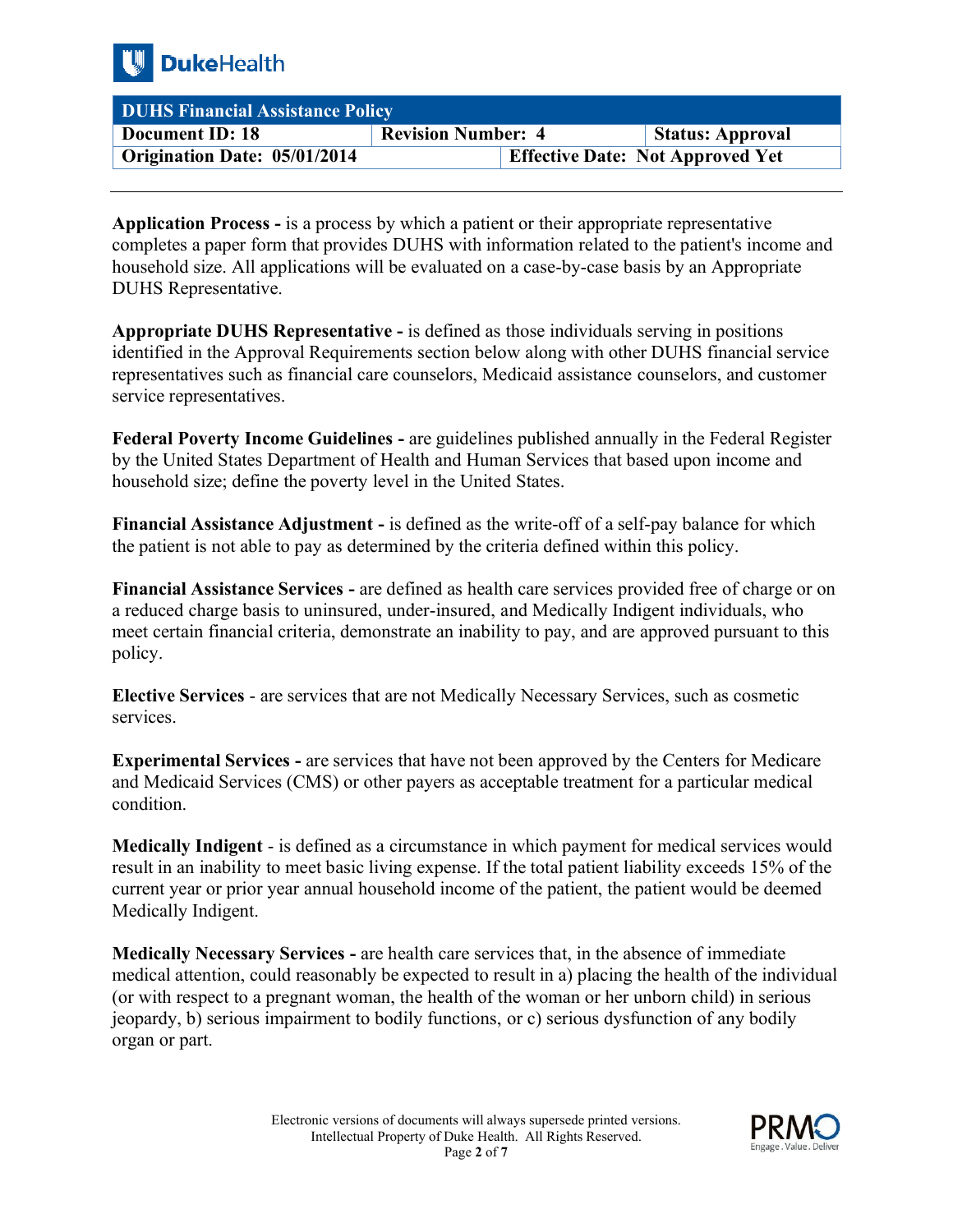

| <b>DUHS Financial Assistance Policy</b> |                                         |                         |  |
|-----------------------------------------|-----------------------------------------|-------------------------|--|
| Document ID: 18                         | <b>Revision Number: 4</b>               | <b>Status: Approval</b> |  |
| Origination Date: 05/01/2014            | <b>Effective Date: Not Approved Yet</b> |                         |  |

**Out of Network Plans -** are insurance coverages that have contractually excluded Duke Health providers from their network of approved providers, and for which no payments or reduced payments are made to Duke Health for services provided to patients with this coverage.

**Project Access -** is a community based indigent care program offered in Wake, Durham and Johnston counties.

**Screening Process -** is the process that provides information regarding a patient's income level and credit history via a third party screening service. Based upon the information provided through the third party screening service; patients may be deemed eligible for Financial Assistance Adjustments as allowed in whole or in part by this policy. If the third party screening process returns incomplete information (often because the patient lacks a home address or has not established a complete credit history), this information will be used as a presumptive indication of an income level of less than 200% of the Federal Poverty Income Guidelines and a Financial Assistance Adjustment can be applied, accordingly, if other requirements of this policy are met.

**Southern High School -** is a DUHS sponsored community-based clinic for local area high school students.

**Transfer -** patients that are referred to DUHS for services by a third party hospital due to an inability of that hospital to provide services or treatment to a patient.

## **Policy**

Patients who demonstrate an inability to pay and who meet this policy's financial criteria for qualification will be considered for Financial Assistance Services. Patients are informed of the DUHS Financial Assistance Policy primarily through the DUHS website (<https://www.dukehealth.org/paying-for-care/financial-assistance>). This website address is listed on all patient billing statements. In addition, patients may also be provided with DUHS' financial brochure or a summary of financial policies during the treatment process. Appropriate DUHS Representatives are also available to patients at DUHS patient registration locations.

The DUHS Financial Assistance Policy Summary, DUHS Financial Assistance Application and DUHS Financial Assistance FPL Sliding scale are widely available, free of charge on the DUHS web portal and paper copies are available at DUHS patient registration locations. Copies may also be obtained by calling the customer service department. In addition, the full DUHS Financial Assistance Policy, PRMO Patient Balance & Collection Policy, and information about AGB, is available to any party that requests a copy by writing to Self-Pay Collections Department, PO Box 110566, Durham, NC 27709. Financial Assistance signage is in

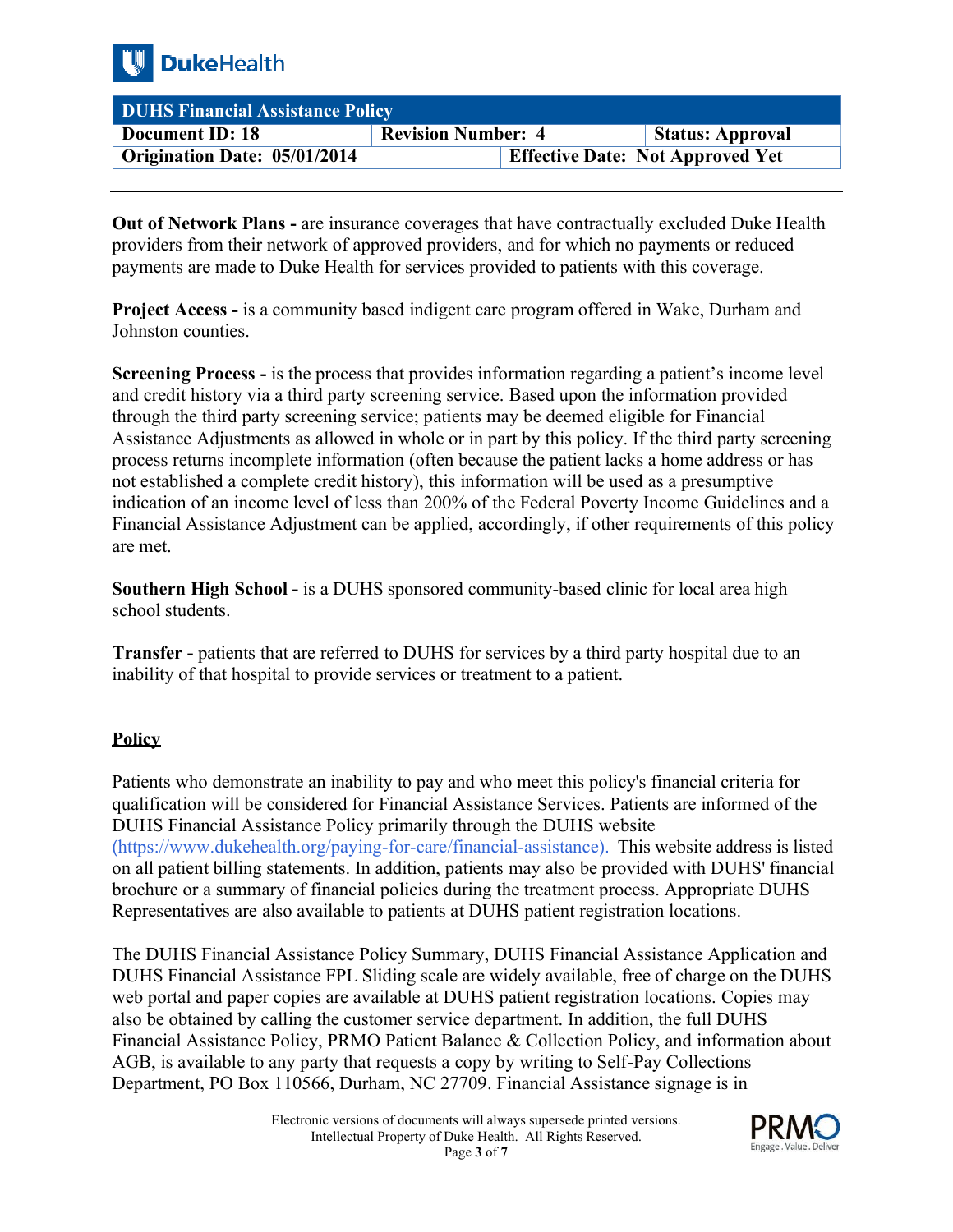

| <b>DUHS Financial Assistance Policy</b> |                                         |                         |  |
|-----------------------------------------|-----------------------------------------|-------------------------|--|
| Document ID: 18                         | <b>Revision Number: 4</b>               | <b>Status: Approval</b> |  |
| Origination Date: 05/01/2014            | <b>Effective Date: Not Approved Yet</b> |                         |  |

place at DUHS Emergency Departments and DUHS Hospital Based Clinics, and all Financial Assistance related documentation is available in Spanish. DUHS will continue to work closely with local community and other non-profit organizations on a consistent basis to ensure broad awareness of the DUHS Financial Assistance Policy.

The qualification for Financial Assistance Services will be based on the annual household income of the patient for the current year or prior year. To meet the income requirements for Financial Assistance Services, the annual household income of the patient for the current year or the prior year may not exceed 300% of the Federal Poverty Income Guidelines. For patients with annual household income of less than or equal to 200% of the Federal Poverty Income Guidelines, a 100% Financial Assistance Adjustment would be applied to the balance. For patients with annual household income above 200% but less than or equal to 300% of the Federal Poverty Income Guidelines for the most recent year, a sliding scale discount will be applied to the balance in percentage increments depending upon income and household size. See the DUHS Financial Assistance FPL Sliding Scale attached.

 is determined to be Medically Indigent, a Financial Assistance Adjustment will be applied to If the annual household income of the patient exceeds 300% of the Federal Poverty Income Guidelines, the patient may still be eligible for Financial Assistance Services if the patient is determined to be Medically Indigent by the Appropriate DUHS Representative. Once the patient reduce the patient's liability to 15% of the annual household income of the patient for the current or prior year. Any remaining balance may be payable over an extended period, as outlined in the PRMO Payment Plan Policy.

All patients that are determined to be eligible for Financial Assistance Services without third party coverage will not be charged more than AGB for medically necessary services than patients with third party coverage. In addition, the actions DUHS may take in the event of nonpayment of outstanding balances are described in the PRMO Patient Balance & Collections Policy.

Any exceptions to this policy must go through the approval process discussed below in Approval Requirements.

## **Policy Criteria for Qualification**

- 1. Financial Assistance Adjustments shall apply only to patients receiving Medically Necessary Services.
- 2. Patients may be deemed eligible for a Financial Assistance Adjustment either through an Application Process or through a Screening Process.
- 3. To be eligible for a Financial Assistance Adjustment, the patient is expected to have applied for and complied with all processes related to seeking assistance from other insurers and/or programs (including all potentially applicable governmental programs) as

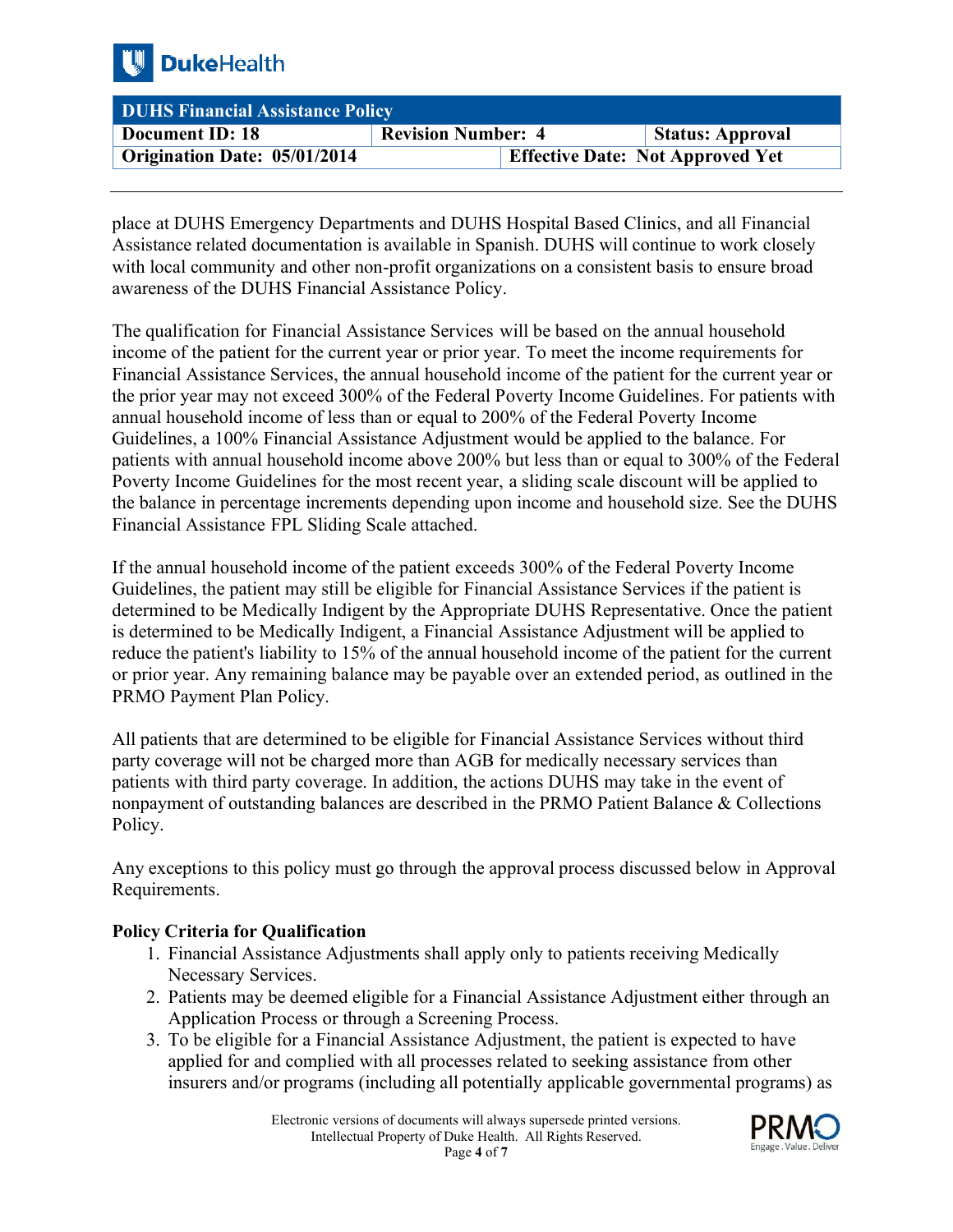

| DUHS Financial Assistance Policy |                                         |                         |  |
|----------------------------------|-----------------------------------------|-------------------------|--|
| Document ID: 18                  | <b>Revision Number: 4</b>               | <b>Status: Approval</b> |  |
| Origination Date: 05/01/2014     | <b>Effective Date: Not Approved Yet</b> |                         |  |

requested by DUHS. Patients that are noncompliant or uncooperative in attempting to obtain other assistance may be denied Financial Assistance Adjustments.

- 4. Financial assistance determinations will apply to balances for all PDC and DUHS entities and providers.
- applications to patients at any point in the patient collection cycle including the patient 5. Applications for Financial Assistance Services, with complete and accompanying documentation, must be submitted for review and approval by the Appropriate DUHS Representatives. For patients approved for Financial Assistance Services through the Application Process, the Financial Assistance Adjustment will cover all active, qualifying services previously provided and those qualifying services provided within 6 months after the application approval date. Active bad debt accounts that have been transferred to outside collection agencies will be closed and returned in accordance with the PRMO Patient Balance & Collection Policy. DUHS may provide financial assistance financial counseling process, online via the DUHS website, or by request through the DUHS customer service phone line.
- 6. Any DUHS patient, whether insured or uninsured, with a Self-Pay balance who has received Emergency Department Services and is admitted or discharged from the Emergency Department or any patient who is admitted by Transfer from another facility, will be screened for potential financial assistance eligibility via a Screening Process. Based upon the information provided through the Screening Process, patients may be deemed eligible for Financial Assistance Adjustments as allowed in whole or part by this policy.
- Emergency Department Services and is admitted or discharged from the Emergency Department or any patient who is admitted by Transfer from another facility, can qualify for a Financial Assistance adjustment after being in bad debt first placement, but before 7. Any PDC patient, whether insured or uninsured, with a Self-Pay balance who has received going into second placement.
- 8. Any DUHS uninsured patient, with a Self-Pay balance who has received services outside of the Emergency Department and is a resident of Wake and Durham County will be screened for potential financial assistance eligibility via a Screening Process. Based upon the information provided through the Screening Process, patients may be deemed eligible for Financial Assistance Adjustments as allowed in whole or part by this policy.
- the Emergency Department and is a resident of Wake and Durham County can qualify for 9. Any PDC uninsured patient, with a Self-Pay balance who has received services outside of a Financial Assistance adjustment after being in bad debt first placement, but before going into second placement.
- 10. Financial Assistance Adjustments may also be made for patients with Active or Bad Debt Collection balances in verified Chapter 7 or Chapter 13 bankruptcy, Project Access, Deceased patients with limited-value estates, ADAP/Ryan White cases or patients who are approved for treatment at Southern High School, as allowed in whole or part by this policy.